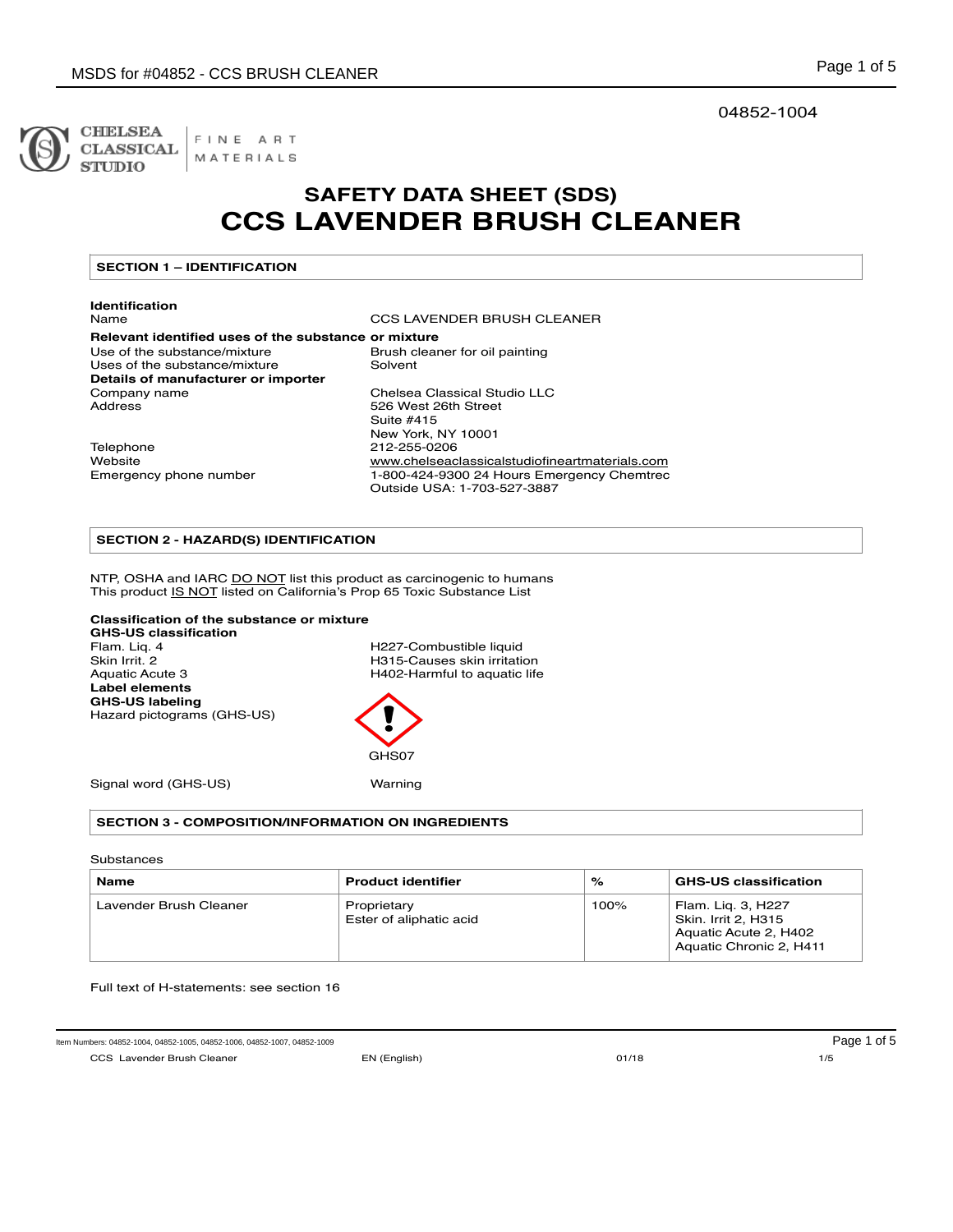#### **SECTION 4 - FIRST AID MEASURES**

| No acute health effects expected.                                          |                                                                                                                                                                                                                                                                                                                             |
|----------------------------------------------------------------------------|-----------------------------------------------------------------------------------------------------------------------------------------------------------------------------------------------------------------------------------------------------------------------------------------------------------------------------|
| Description of first aid measures                                          |                                                                                                                                                                                                                                                                                                                             |
| First-aid measures after inhalation                                        | If breathing is difficult, remove victim to fresh air. If reparatory problems<br>continue, consult a doctor.                                                                                                                                                                                                                |
| First-aid measure after skin contact                                       | If skin irritation occurs: get medical advice/attention. Remove/Take off<br>immediately all contaminated clothing. Wash with plenty of soap and water.<br>Wash contaminated clothing reuse. If skin irritation occurs: get medical advice/<br>attention. If skin irritation or rash occurs: wash skin with plenty of water. |
| First-aid measures after eye contact                                       | Do not apply (chemical) neutralizing agents. Rinse immediately with plenty of<br>water. Obtain medical attention if pain, blinking or redness persists.                                                                                                                                                                     |
| First-aid measures after ingestion                                         | Immediately after ingestion: give lots of water to drink. Do NOT induce vomit-<br>ing. Immediately call a POISON CENTER or doctor/physician. Ingesting of<br>large quantities: immediately to hospital.                                                                                                                     |
| Most important symptoms and effects, both acute and delayed                |                                                                                                                                                                                                                                                                                                                             |
| Symptoms/injuries after skin contact                                       | Causes skin irritation. Tingling/irritation of the skin.                                                                                                                                                                                                                                                                    |
| Symptoms/injuries after eye contact                                        | Irritation of the eye tissue                                                                                                                                                                                                                                                                                                |
| Indication of any immediate medical attention and special treatment needed |                                                                                                                                                                                                                                                                                                                             |
| Treat symptomatically.                                                     |                                                                                                                                                                                                                                                                                                                             |
|                                                                            |                                                                                                                                                                                                                                                                                                                             |

### **SECTION 5 - FIREFIGHTING MEASURES**

#### **Extinguishing media**

| Suitable extinguishing media<br>Unsuitable extinguishing media                   | Foam. Dry powder. Carbon dioxide. Water spray. Sand. Alcohol resistant foam.<br>Do not use a heavy water stream.                            |
|----------------------------------------------------------------------------------|---------------------------------------------------------------------------------------------------------------------------------------------|
| Special hazards arising from the substance or mixture                            |                                                                                                                                             |
| Hazardous decomposition products in case Toxic fumes may be released.<br>of fire |                                                                                                                                             |
| Reactivity                                                                       | Upon combustion: CO and CO2 are formed. Oxidizes slowly on exposure to<br>air. Pre-oxidation resulting in increased fire or explosion risk. |
| Advice for firefighters                                                          |                                                                                                                                             |
| Protection during firefighting                                                   | Do not attempt to take action without suitable protective equipment. Self-<br>contained breathing apparatus.                                |

#### **SECTION 6 - ACCIDENTAL RELEASE MEASURES**

| Personal precautions, protective equipment and emergency procedures |                                                                                                                                                                                                                                                                                                                                                                                                                                                                                                   |  |
|---------------------------------------------------------------------|---------------------------------------------------------------------------------------------------------------------------------------------------------------------------------------------------------------------------------------------------------------------------------------------------------------------------------------------------------------------------------------------------------------------------------------------------------------------------------------------------|--|
| General measures                                                    | Remove ignition sources. Gloves, protective clothing. Ventilate area.                                                                                                                                                                                                                                                                                                                                                                                                                             |  |
| <b>Environmental precautions</b>                                    | Prevent entry to sewers and public waters.                                                                                                                                                                                                                                                                                                                                                                                                                                                        |  |
| Methods for cleaning up                                             | Take up liquid spill into absorbent material, e.g: sand, earth, vermiculite. This<br>material and its container must be disposed of in a safe way, and as per local<br>legislation. On land, sweep or shovel into suitable containers. Large spills:<br>scoop solid spill into closing containers. Wash clothing and equipment after<br>handling. Soak up spills with inert solids, such as clay or diatomaceous earth<br>as soon as possible. Collect spillage. Store away from other materials. |  |
| Reference to other sections                                         | See Heading 8: Exposure controls and personal protection.                                                                                                                                                                                                                                                                                                                                                                                                                                         |  |
| <b>SECTION 7 - HANDLING AND STORAGE</b>                             |                                                                                                                                                                                                                                                                                                                                                                                                                                                                                                   |  |
| Precautions for safe handling                                       |                                                                                                                                                                                                                                                                                                                                                                                                                                                                                                   |  |
| Precautions for safe handling                                       | Keep away from sources of ignition – No smoking. Keep container tightly<br>closed. Comply with local regulation for disposal. Wash hands and other ex-<br>posed areas with mild soap and water before eating, drinking or smoking and                                                                                                                                                                                                                                                             |  |

CCS Lavender Brush Cleaner EN (English) 01/18 2/5 Item Numbers: 04852-1004, 04852-1005, 04852-1006, 04852-1007, 04852-1009 Page 2 of 5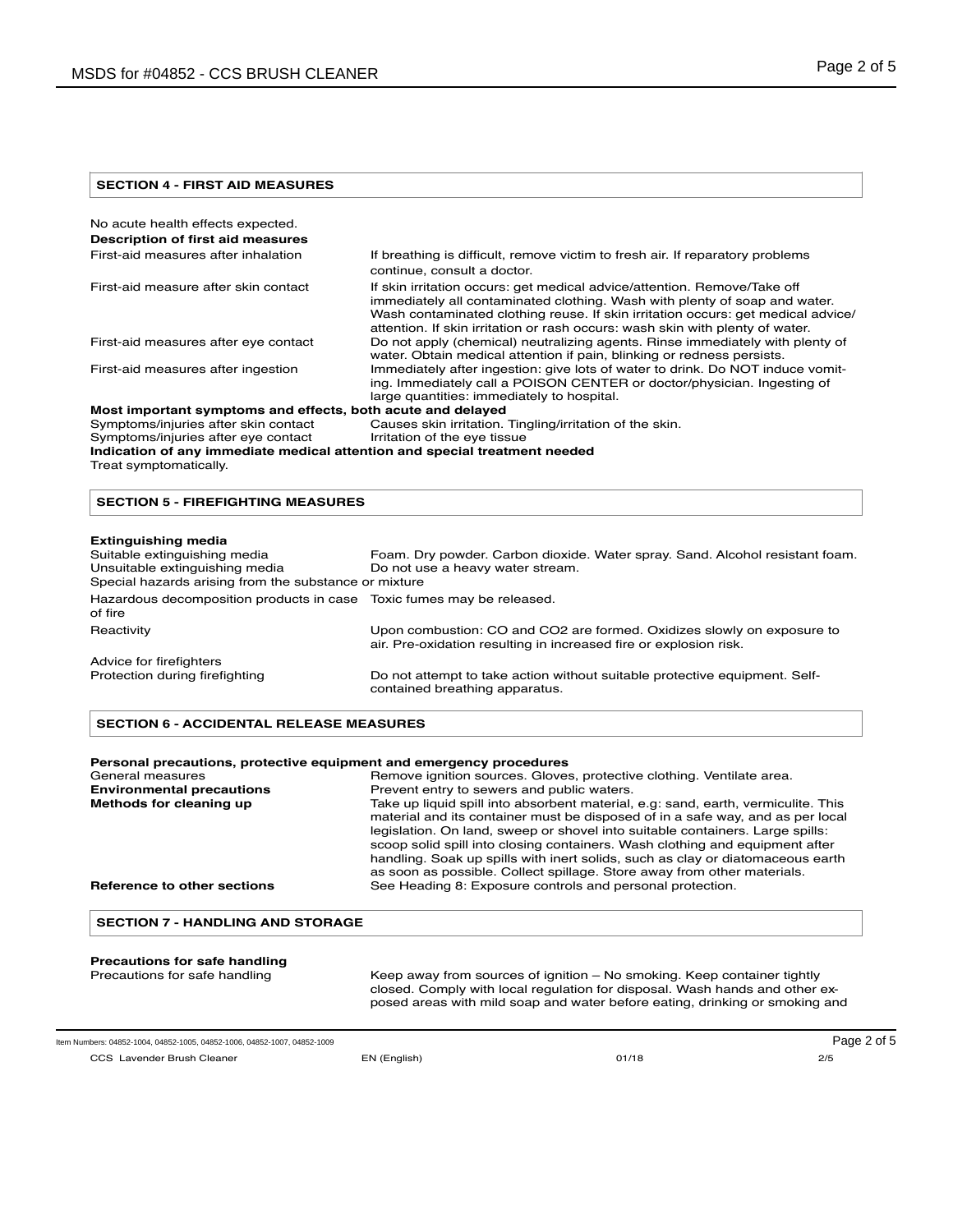|                                                              | when leaving work. Provide good ventilation in process area to prevent forma-                     |
|--------------------------------------------------------------|---------------------------------------------------------------------------------------------------|
|                                                              | tion of vapor. Take precautionary measures against static discharge.                              |
| Conditions for safe storage, including any incompatibilities |                                                                                                   |
| Storage conditions                                           | Keep container tightly closed.                                                                    |
| Heat and ignition sources                                    | Keep away from heat, hot surfaces, sparks, open flames and other ignition<br>sources. No smoking. |
| Storage conditions                                           | Store away from heat.                                                                             |

#### **SECTION 8 - EXPOSURE CONTROLS/PERSONAL PROTECTION**

| Exposure controls             |  |
|-------------------------------|--|
| <b>Respiratory Protection</b> |  |

Eye Protection **Safety goggles/glasses suggested**<br>
Safety goggles/glasses suggested<br> **Safety goggles/glasses suggested** Environmental exposure controls Avoid release to the environment. Other information **Do no eat, drink or smoke during use.** Do no eat, drink or smoke during use.

Not normally required. In case of insufficient ventilation, wear suitable. respiratory equipment. Ventilation **Ventilation**<br>
Local exhauster ventilation recommended<br>
Safety goggles/glasses suggested Protective gloves suggested

#### **SECTION 9 - PHYSICAL AND CHEMICAL PROPERTIES**

#### **Information on basic physical and chemical properties**

Appearance Liquid.<br>Color Color Colorle Color Color Colorless to light yellow.<br>
Color Color Color Color Color Cruity floral odor Boiling point **220<sup>°</sup>C** (428<sup>°</sup>F)<br>Flash point **220<sup>°</sup>C** (184<sup>°</sup>F) Flash point 84.4**°**C (184**°**F) Relative evaporation rate Modata available.<br>
Flammability (solid, gas) No data available. Flammability (solid, gas)<br>Explosive limits Explosive properties Oxidizing properties No data available.<br>
Vapor pressure Note 10.07 mm Hq 20°C Relative density 0.8<br>Relative vapor density at 20'C 6.8 Relative vapor density at 20<sup>'</sup>C 6.8<br>Molecular mass 6.29 Molecular mass<br>Solubility Viscosity, kinematic  $\leq$ 20.5 mm<sup>o</sup>/s<br>Auto-ignition temperature  $\leq$ 225°C (437°F) **Auto-ignition temperature Other information** 

Physical state Liquid. Fruity floral odor<br>220°C (428°F)  $0.7-4.3$  vol%  $40-345$ <br>No data available. 0.07 mm Hg 20<sup>°</sup>C<br>0.899 Solubility **Poorly soluble in water 0.46 g/100ml.**<br>
Log Pow **8.93** (experimental value) 3.93 (experimental value)<br> $<$ 20.5 mm<sup>o</sup>/s

Slightly volatile. Gas/vapor heavier than air at 20'C. Slightly volatile.

#### **SECTION 10 - STABILITY AND REACTIVITY**

| Reactivity                         | The product is stable and non-reactive under normal conditions of use, trans-<br>port and storage. Upon combustion CO and CO2 are formed. Risk of sponta-<br>neous ignition. |
|------------------------------------|------------------------------------------------------------------------------------------------------------------------------------------------------------------------------|
| Chemical stability                 | Stable under normal conditions.                                                                                                                                              |
| Possibility of hazardous reactions | No dangerous reaction known under normal usage.                                                                                                                              |
| Conditions to avoid                | Direct sunlight. Extremely high or low temperatures. Open flame. Overheating.<br>Heat. Sparks.                                                                               |
| Incompatible materials             | Strong acids. Strong bases.                                                                                                                                                  |
| Hazardous decomposition products   | Fumes, Carbon Monoxide, Carbon Dioxide.                                                                                                                                      |

Item Numbers: 04852-1004, 04852-1005, 04852-1006, 04852-1007, 04852-1009 **Page 3 of 5** Page 3 of 5

CCS Lavender Brush Cleaner EN (English) 01/18 3/5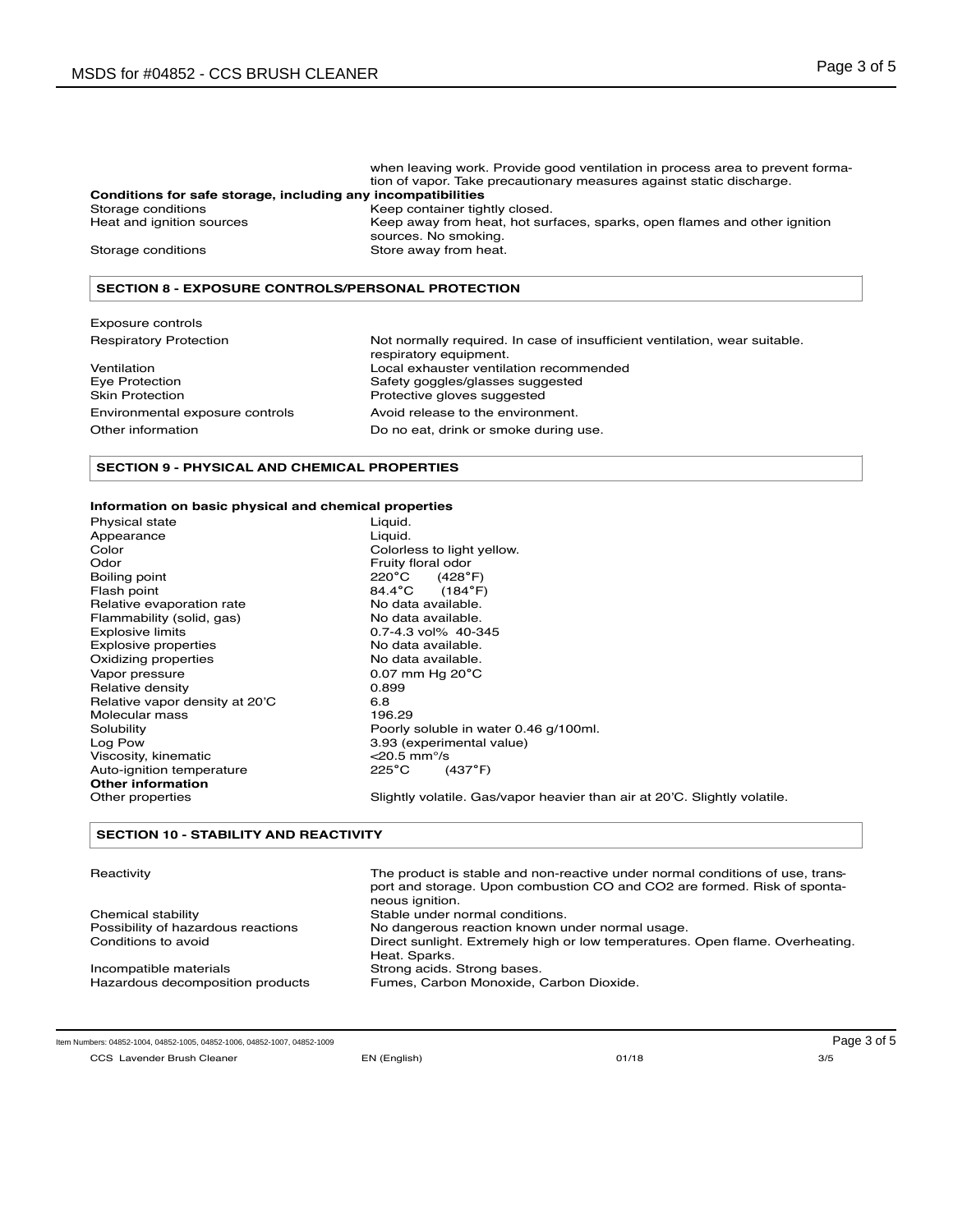#### **SECTION 11 - TOXICOLOGICAL INFORMATION**

| Not considered carcinogenic                                   |
|---------------------------------------------------------------|
| OSHA Requiated Substances (29 CFR 1910.1001-1050)- NOT LISTED |
| No adverse effects due to inhalation are expected.            |
| Possible minor skin irritation                                |
| Direct contact with eyes may cause temporary irritation.      |
| Not classified.                                               |
| May be fatal if swallowed and enters airways.                 |
| Not classified.                                               |
| Not classified.                                               |
|                                                               |

# **SECTION 12 - ECOLOGICAL INFORMATION**

| This product is not classified as environmentally hazardous<br>Toxicity |                                                                                           |
|-------------------------------------------------------------------------|-------------------------------------------------------------------------------------------|
| Ecology- air                                                            | TA-Luft Klasse 5.2.5/l. Not dangerous for the ozone layer. Regulation (EC)<br>1005/2009   |
| Ecology- water                                                          | Mild water pollutant. Ground water pollutant. Harmful to fishes, invertebrates,<br>algae. |
| Bioaccumulative potential                                               | Log Pow 3.93 (Experimental value)                                                         |
| Other adverse effects                                                   |                                                                                           |
| Effect on the global warming                                            | No know ecological damage caused by this product.                                         |
| Other information                                                       | Avoid release to the environment.                                                         |

# **SECTION 13 - DISPOSAL CONSIDERATIONS**

#### **Waste treatment methods**

| Waste disposal recommendations | Dispose in a safe manner in accordance with local/national regulations. Do not |
|--------------------------------|--------------------------------------------------------------------------------|
|                                | discharge into surface water.                                                  |
| Additional information         | Hazardous waste according to Directive 2008/98/EC. Handle empty containers     |
|                                | with care because residual vapors are flammable.                               |
| Ecology- waste materials       | Avoid release to the environment.                                              |

### **SECTION 14 - TRANSPORT INFORMATION**

#### **Department of Transportation (DOT)**

| Non-Bulk               |                                  |
|------------------------|----------------------------------|
| In accordance with DOT | Not regulated as dangerous goods |
| Transport by sea       |                                  |
| UN-No. (IMDG)          | Not regulated as dangerous goods |
| Air transport          |                                  |
| UN-No. (IATA)          | Not regulated as dangerous goods |
| <b>ADN</b>             |                                  |
| UN-No. (IMDG)          | Not regulated as dangerous goods |
| <b>ADR</b>             |                                  |
| UN-No. (IMDG)          | Not regulated as dangerous goods |
| <b>RID</b>             |                                  |
| UN-No. (IMDG)          | Not regulated as dangerous goods |
|                        |                                  |

#### **SECTION 15 - REGULATORY INFORMATION**

CCS Lavender Brush Cleaner EN (English) 01/18 4/5 Item Numbers: 04852-1004, 04852-1005, 04852-1006, 04852-1007, 04852-1009 Page 4 of 5